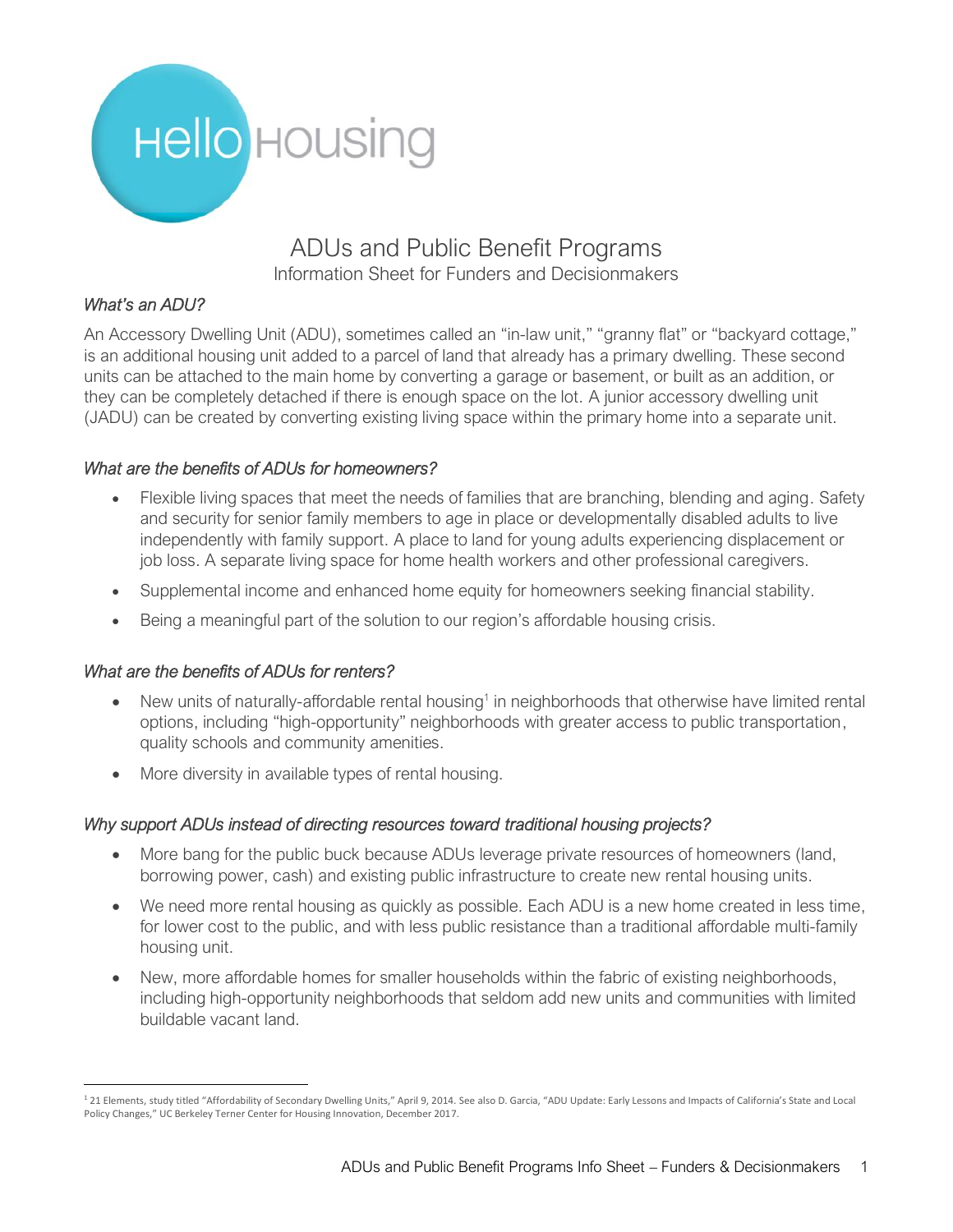- ADUs can be scattered across communities, unlike large multi-family housing that concentrates construction impacts and new units in one location.
- Flexible living spaces that meet the needs of families adjusting to changing circumstances.
- ADUs can provide housing that's ideal for specific populations, including seniors, home healthcare workers, developmentally-disabled adults, and critical workforce such as teachers.
- Professional opportunities for minority-owned, women-owned and small local businesses in an industry dominated by larger players and major projects.
- ADUs are a stabilization tool in gentrifying neighborhoods. ADUs help low- and moderate-income homeowners build home equity and supplement household income. ADUs allow renters more options to find and maintain housing in their own communities.

### *What are ADU Public Benefit Incentives?*

Public benefit incentives make ADUs more affordable to build for lower-income homeowners and/or more affordable to rent for lower-income tenants. While ADUs are already lower-cost to build and naturally more affordable to rent than traditional multi-family units, we can increase access to this housing type by offering homeowners "right-sized" incentives that drive a particular community benefit. For example, a belowmarket rate loan with flexible underwriting criteria would bridge the financing gap for lower-income homeowners who can't qualify for traditional construction loans based on current household income. A forgivable loan would induce homeowners who want to build an ADU to commit to renting the completed unit to a low-income tenant at an affordable price. The purpose of an incentive is to close a financing gap in exchange for a community benefit that advances a public policy goal. Some high-level examples:

| Policy goals                                                                                                                                            | Incentive                                                                                                  | Public benefit                                                                                                                                                                    |
|---------------------------------------------------------------------------------------------------------------------------------------------------------|------------------------------------------------------------------------------------------------------------|-----------------------------------------------------------------------------------------------------------------------------------------------------------------------------------|
| Support low-income homeowners through<br>asset-building and supplemental<br>household income; increase affordable<br>rental housing stock               | Below-market rate<br>predevelopment and<br>construction loan for<br>income-qualified<br>homeowners         | More equitable access to financing;<br>mitigate displacement pressure on low-<br>income homeowner households; new rental<br>units for smaller households in more<br>neighborhoods |
| Prevent displacement of Housing Choice<br>Voucher ("HCV") tenants, engage more<br>landlords in HCV program; increase<br>affordable rental housing stock | Forgivable loan covering<br>permit fees and construction<br>costs in exchange for<br>renting to HCV tenant | Increase utilization of Housing Choice<br>Vouchers; stem displacement of HCV<br>tenants from community; increase diversity<br>of HCV housing options                              |
| Increase rental housing stock; achieve<br>deeper affordability of new units                                                                             | Below-market rate<br>construction loan in<br>exchange for renting at a<br>restricted price                 | More affordable rental units; keep families<br>together; reduce displacement of lower<br>income tenants from community; reduce<br>overcrowding and housing insecurity             |

### *How could ADUs help address your community's housing needs?*

• Leverages the home equity of individual homeowners to develop new housing. In San Mateo County, homeowners have substantial equity in their homes (54% of homeowners bought >20 years ago, 28% of homeowners have no mortgage, and  $>75%$  have  $> $1$  million in home equity).<sup>2</sup>

<sup>&</sup>lt;sup>2</sup> The Concord Group. "Market Analysis for Accessory Dwelling Units in Selected Jurisdictions in San Mateo County" commissioned by Hello Housing, Sept. 2019.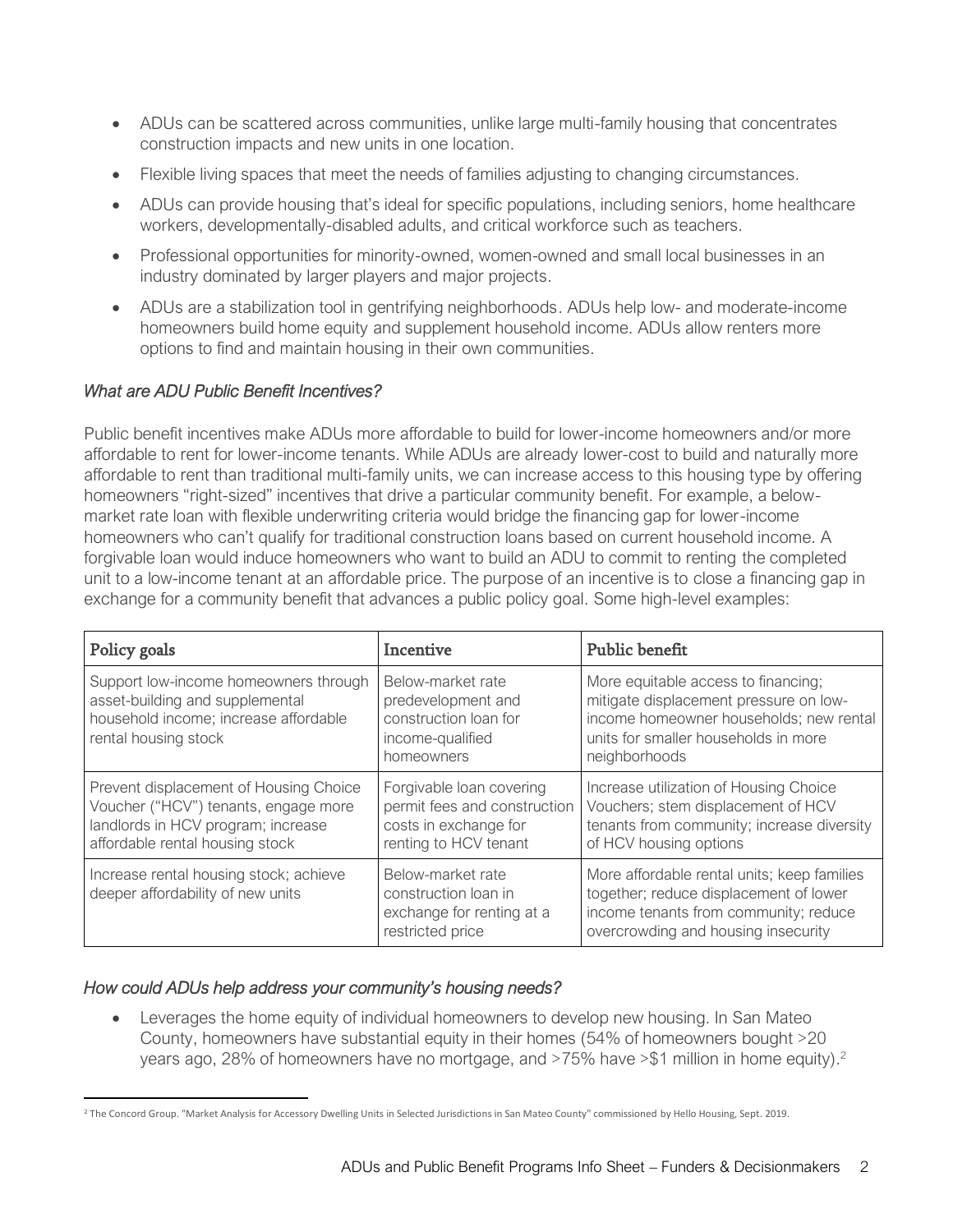- Record low interest rates make it an attractive time for owners to do a cash-out refinance.
- Rental income from ADUs can increase a household's income by 10-20% after expenses. At a time with incomes are at best stagnant, and at worst declining, due to COVID-19, this kind of income growth is remarkable. And, the income boost gets bigger if an empty nester moves into the ADU and rents out the larger home. This makes it possible for long-time residents to age in place in their community.
- New loan products, such as San Mateo Credit Union's new ADU loan product, are emerging that unlock access to capital for more homeowners. SMCU's loan allows lower-income owners with sufficient equity to borrow against future ADU rents and leverage the as-completed value of their property. Until now, banks have only been willing to lend against a homeowner's current income, which prevents lower-income borrowers from qualifying for financing. SMCU requires third-party construction project management to support the successful completion of the project, and other lenders are likely to follow suit. $3$
- 69% of owner-occupied homes in San Mateo County have fewer than 0.5 people per bedroom<sup>4</sup>, making Junior ADUs (built within the footprint of the home) a compelling and cost-effective option.
- It can cost up to \$900k to build a single new multi-family unit<sup>5</sup>, compared to ~\$250k for an ADU<sup>6</sup>. It can require \$150k in city subsidy to make that multi-family unit affordable, while our model can deliver 7-8 units for the same price. A relative bargain. ADUs can also be developed far more quickly than multi-family properties.
- The construction of permitted ADUs will count towards state RHNA (Regional Housing Needs Allocation) goals for low-and moderate-income units, an area where most Bay Area cities (and most cities in California) are struggling. Deed restrictions are not required for ADUs to count due to studies that show most ADUs are affordable by design. [\(See 21 Elements study](http://www.21elements.com/documents-mainmenu-3/housing-elements/rhna-5-2014-2022/sites-inventory/655-affordability-of-second-units/file) "Affordability of [Secondary Units."](http://www.21elements.com/documents-mainmenu-3/housing-elements/rhna-5-2014-2022/sites-inventory/655-affordability-of-second-units/file))

### *How do ADUs address COVID impacts?*

- COVID-19 and its impacts have increased displacement pressures on families of all kinds:
	- o Homeowners spending significant time at home are more motivated than ever to pursue home renovations that allow their family to live more comfortably, which may relieve displacement pressures like high rents and overcrowding.
	- o Allows families to comfortably house older relatives, combining support with independence and a viable alternative to skilled nursing facilities.
	- o Young adult students and workers in COVID-impacted industries are returning to live with their families, but seek separate living spaces to maintain independence.
- Leverages the motivation of homeowners who want to be part of the solution in the midst of our COVID-heightened affordable housing crisis.

<sup>3</sup> See www.smcu.org/Loans/Home-Loans/ADU-Loan.

<sup>4</sup> The Concord Group, based on American Community Survey 2019 data.

<sup>5</sup> L. Dillon, B. Poston & J. Barajas, "Affordable Housing can cost \$1 million in California. Coronavirus could make it worse." Los Angeles Times, published April 9, 2020, updated April 21, 2020. See also Bay Area Council Economic Institute, "How Much Does It Cost to Construct One Unit of Below Market Housing in the Bay Area?" utilizing 2019 CA Tax Credit Allocation Committee data, www.bayareaeconomy.org. See also C. Reid, "The Costs of Affordable Housing Production: Insights from California's 9% Low-Income Housing Tax Credit Program." UC Berkeley Terner Center for Housing Innovation, March 2020.

<sup>&</sup>lt;sup>6</sup> K. Chapple, D. Garcia, E. Valchuis & J. Tucker, "Reaching California's ADU Potential: Progress to Date and the Need for ADU Finance." UC Berkeley Terner Center for Housing Innovation and Center for Community Innovation, August 2020.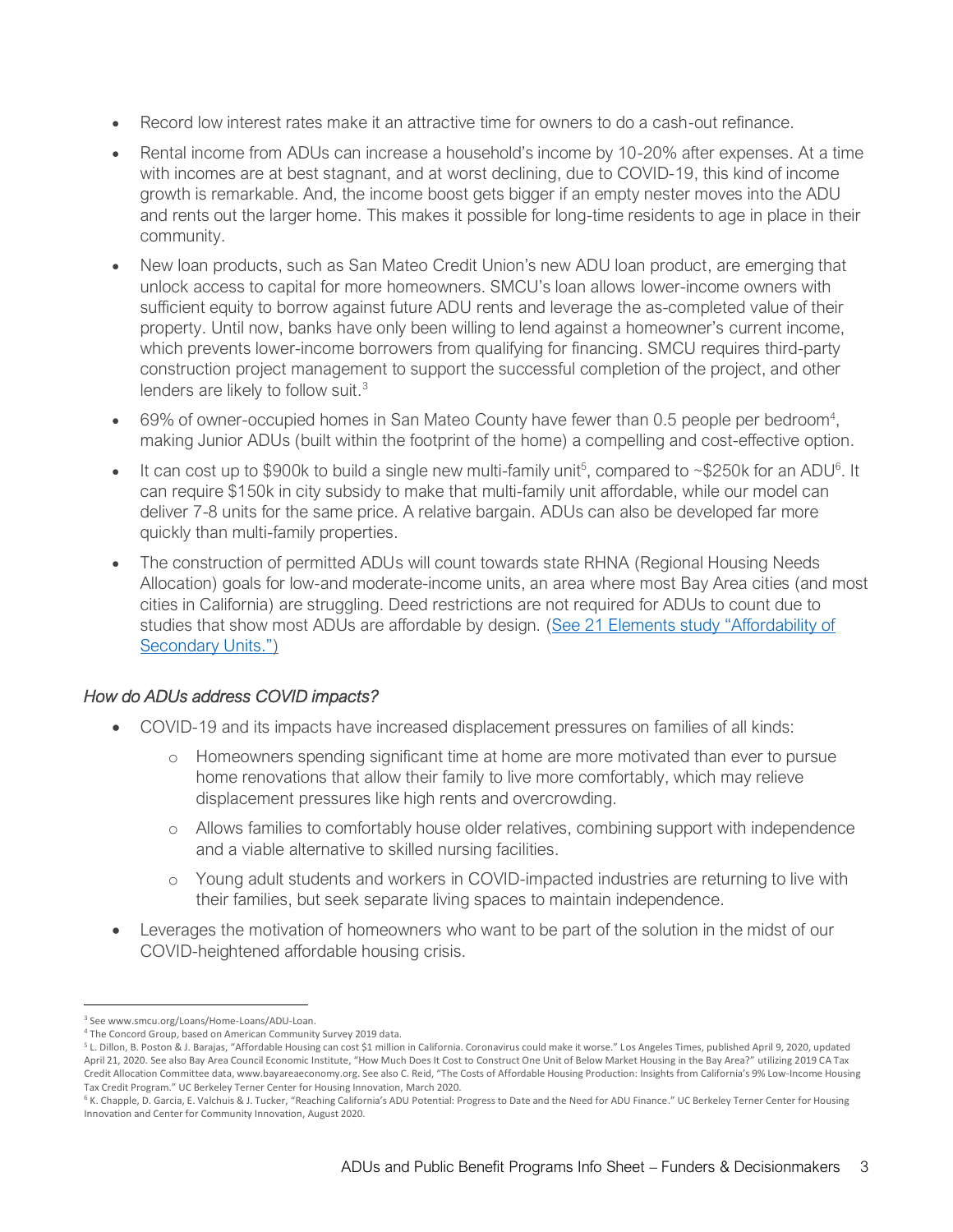• Historic low interest rates coupled with still-high property values are allowing more homeowners to access cash-out refinances to support construction costs.

#### *How do ADUs help low- and moderate-income communities?*

- Housing that is affordable and accessible to teachers, including those with smaller households, helps stem teacher attrition from local schools, which benefits families with school-age children and the community as a whole.
	- o High teacher turnover erodes educational quality for students while also costing the school district precious resources to hire and train new teachers.
	- o Teachers, like other local workers, need housing to be affordable but want a choice in the type and location of housing options. ADUs present a more immediate tool offering more housing options to meet diverse educator needs.
- No single approach will comprehensively address each community's need for affordable rental units. An ADU strategy allows new units to come online faster and with less public investment while larger affordable housing projects move forward on a longer timeline.
- New state law prevents local jurisdictions from requiring additional onsite parking if the ADU is within ½ mile of transit or within one block of a car-share. Increased pressure on street parking may be a concern for some residents, however research from Portland (the most ADU-rich city in the U.S.) shows that ADUs are too rare to contribute to neighborhood parking problems and that ADUdwelling households have significantly fewer cars than other newly constructed rentals, beating only TOD (Transit-Oriented Development) units in cars per unit.<sup>7</sup>
- ADUs are a flexible tool that can be wielded to support low-income homeowners or low-income tenants facing potential displacement. In order to lift all boats, local government and philanthropy should support various strategies that advance housing security for low-income homeowners and tenants alike.
- People are going to build ADUs the demand is there. Without support from local government and philanthropy, permitted ADUs will primarily benefit well-resourced homeowners and higher-income tenants, while low-income homeowners with less capital may pursue unpermitted, potentially unsafe units. Affordable, experienced project management ensures that low- and moderate-income households – both renters and homeowners – are able to benefit from ADUs that are safe and legal.

### *More info on ADUs:*

- o CA Department of Housing and Community Development ADU Information Page www.hcd.ca.gov/policy-research/accessorydwellingunits.shtml
- o Reaching California's ADU Potential: Progress to Date and the Need for ADU Finance UC Berkeley https://ternercenter.berkeley.edu/research-and-policy/reaching-californias-adu-potential-progress-to-dateand-the-need-for-adu-finance/
- o Second Unit Resources Center San Mateo County Home for All: www.secondunitcentersmc.org/

<sup>7</sup> Martin John Brown, "Do ADUs Cause Neighborhood Parking Problems," July 16, 2014 at www.accessorydwellings.org, citing Martin John Brown "Accessory Dwelling Units in Portland, Oregon: Evaluation and Interpretation of a Survey of ADU Owners," commissioned by State of Oregon Department of Environmental Quality.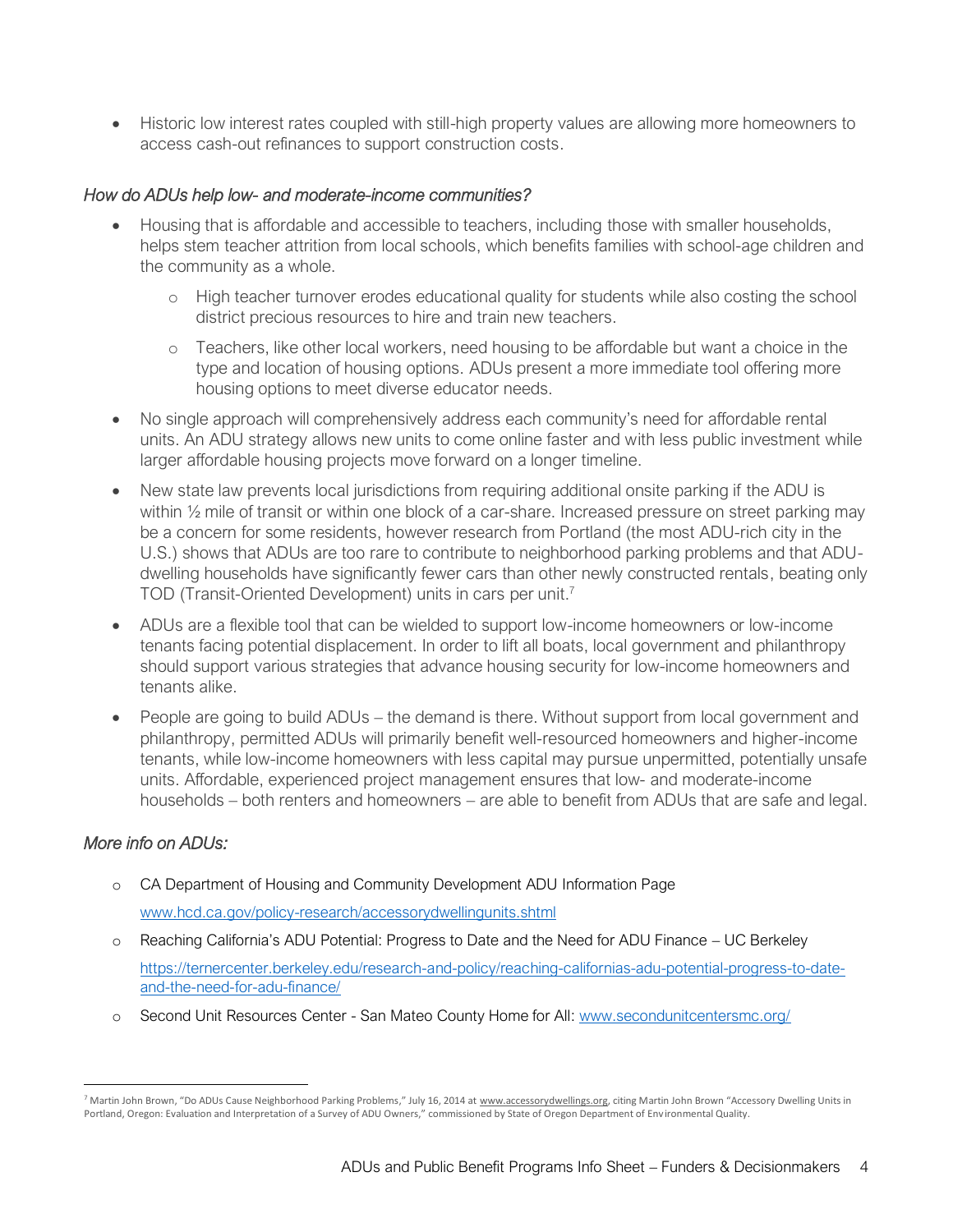# Attachment A

ADU Program Design Menu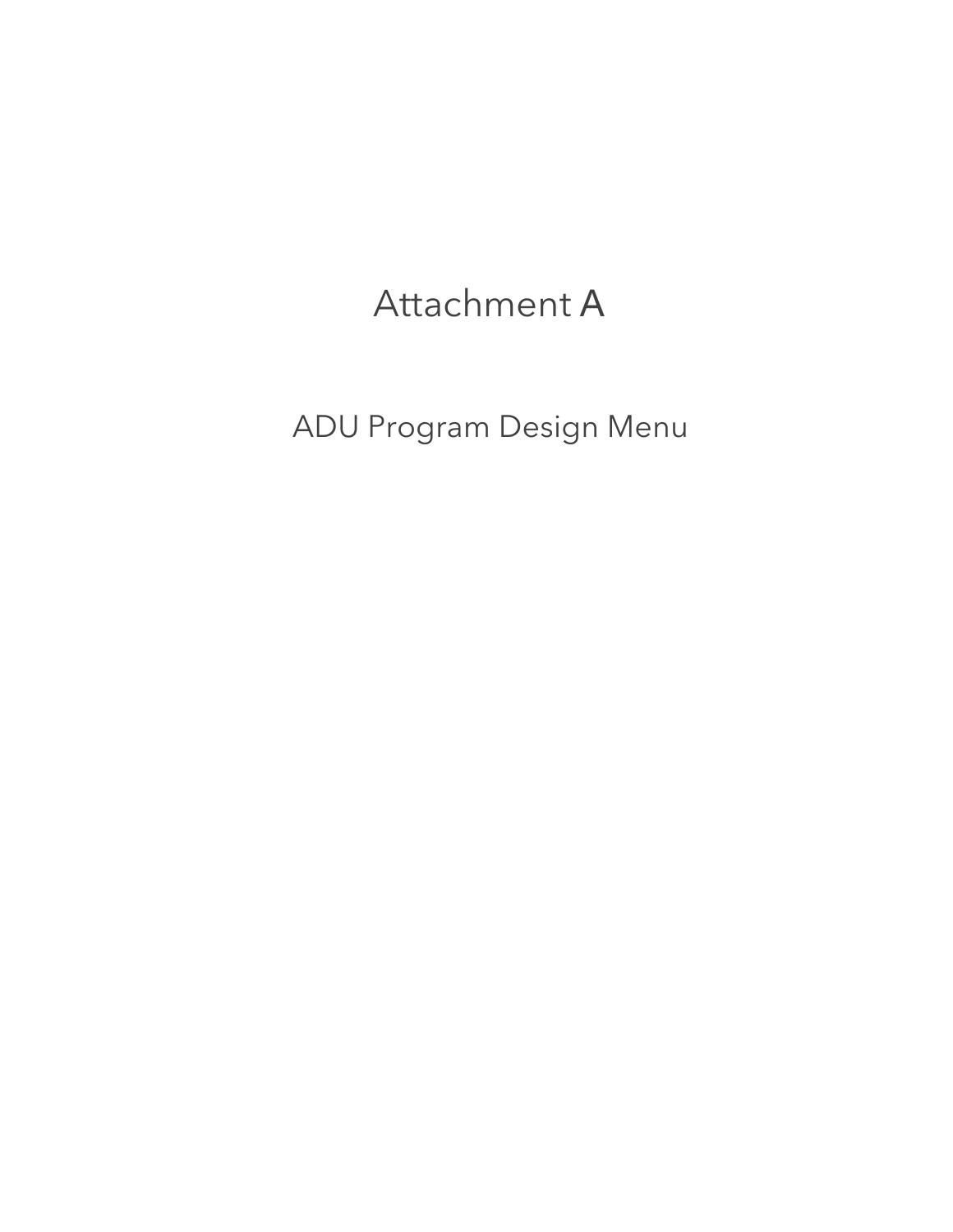

| Program Goal                                                                                 | Program Requirement/Feature to Advance Goal                                                                                                                                                                                                                                                                  | Considerations (pros/cons, costs and complexities, approaches to implementation)                                                                                                                                                                                                                                                                                                                                                                                                                                                                                                                                                                                                                                                                                                                                                                                                                                                                                                           | Relative add'l<br>program<br>costs |
|----------------------------------------------------------------------------------------------|--------------------------------------------------------------------------------------------------------------------------------------------------------------------------------------------------------------------------------------------------------------------------------------------------------------|--------------------------------------------------------------------------------------------------------------------------------------------------------------------------------------------------------------------------------------------------------------------------------------------------------------------------------------------------------------------------------------------------------------------------------------------------------------------------------------------------------------------------------------------------------------------------------------------------------------------------------------------------------------------------------------------------------------------------------------------------------------------------------------------------------------------------------------------------------------------------------------------------------------------------------------------------------------------------------------------|------------------------------------|
| Create of new, safe, and legal<br>infill housing units in hard-to-<br>develop neighborhoods. | • Some kind of incentive to homeowners to build<br>permitted ADUs (e.g., free project management,<br>permit fee waivers).                                                                                                                                                                                    | • ADUs are already "naturally affordable" based on typical unit size. Even a program with no<br>homeowner or tenant restrictions promotes the development of new housing units and<br>ensures those new units are built to code.                                                                                                                                                                                                                                                                                                                                                                                                                                                                                                                                                                                                                                                                                                                                                           | <b>BASELINE</b>                    |
| Support multi-generational living.                                                           | • Allow family members to be eligible tenants<br>• Do not require tenant income qualification.                                                                                                                                                                                                               | • Evidence shows that the majority of households that move forward with an ADU are motivated<br>by a desire to house family members (as opposed to generating rental income or other<br>factors).<br>• Income-qualifying a relative can be awkward and the burden may fall on the homeowner<br>themselves, especially if the intended tenant is an elderly or LEP (limited English proficiency)<br>relative or adult dependent. A relative moving into an ADU is unlikely to be high-income, and<br>the homeowner is unlikely to price gouge their relative.<br>• If income qualification is not required for relatives, it may be perceived as unfair or even a<br>disincentive to require income qualification for non-relative tenants.                                                                                                                                                                                                                                                 | None                               |
| Leverage private financing to<br>expand access for a broader<br>group of homeowners          | • Program administrator is able to connect<br>interested applicants to loan products on the<br>market that utilize flexible underwriting criteria<br>(e.g., allowing borrowers to qualify for financing<br>based on monthly income that includes projected<br>future rental income from the completed unit). | • San Mateo Credit Union has launched a first-of-its-kind ADU loan product that allows<br>homeowners to qualify for financing based on a portion of projected rents (helps homeowners<br>with lower monthly income) and the "as-completed" value of the property (helps homeowners<br>with limited equity). This loan requires third party project management from a licensed GC to<br>mitigate lender risk. Coupling free project management with SMCU's ADU loan reduces costs<br>and expands access for eligible borrowers.<br>• Housing Trust Silicon Valley has also launched a loan program for a limited number of<br>homeowners that considers the "as-completed" value in CLTV and requires construction<br>project management: eligibility is limited to Santa Clara County and East Palo Alto.<br>• Because this area of direct-to-consumer lending is rapidly evolving, it's important for the<br>Program administrator to have strong connections with the lending community. | None                               |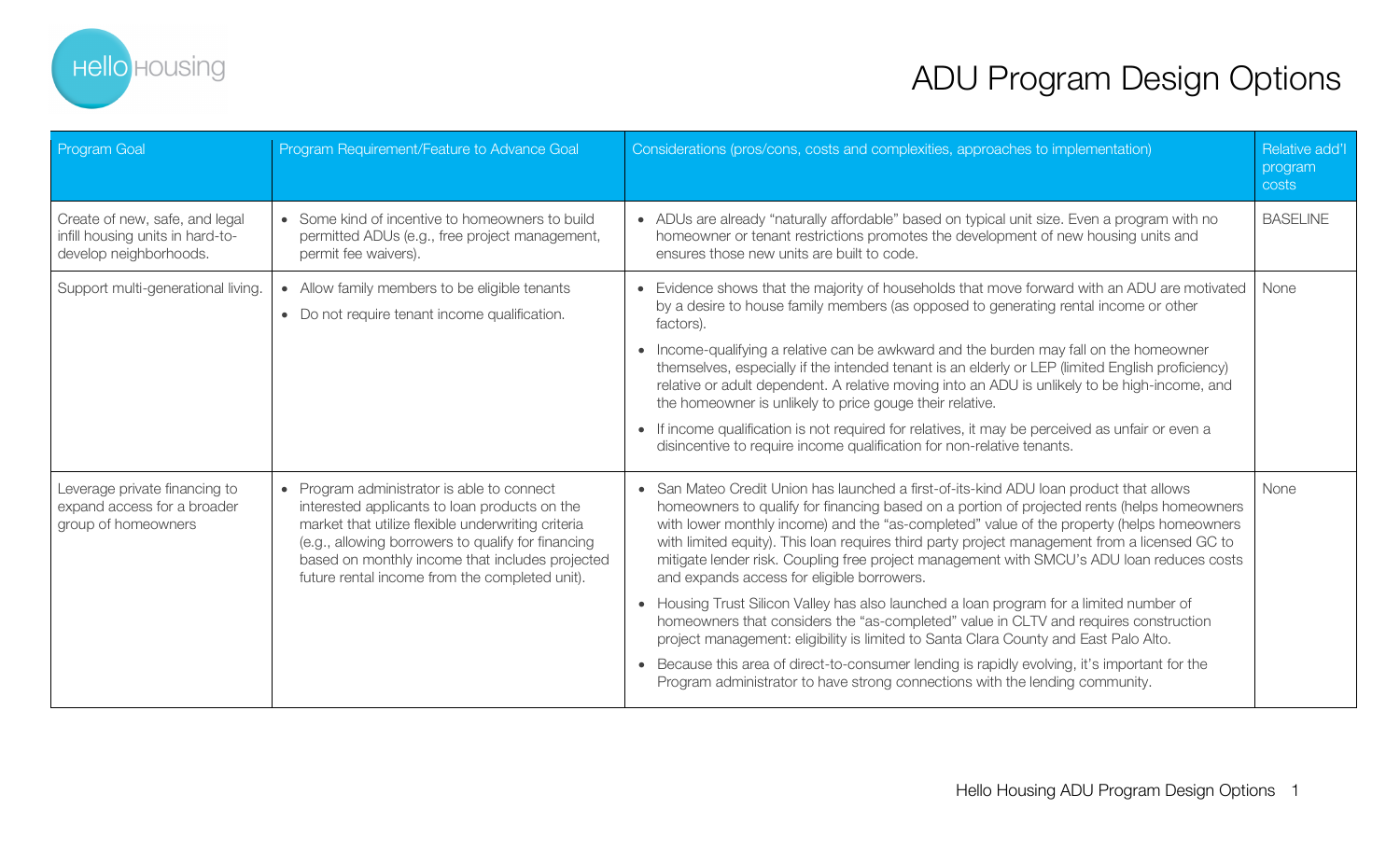

| <b>Program Goal</b>                                                                                                                               | Program Requirement/Feature to Advance Goal                                                                                                                                                                                                              | Considerations (pros/cons, costs and complexities, approaches to implementation)                                                                                                                                                                                                                                                                                                                                                                                                                                                                                                                                                                                                                                                                                                                                                                                                                                                                                                                                                                   | Relative add'l<br>program costs |
|---------------------------------------------------------------------------------------------------------------------------------------------------|----------------------------------------------------------------------------------------------------------------------------------------------------------------------------------------------------------------------------------------------------------|----------------------------------------------------------------------------------------------------------------------------------------------------------------------------------------------------------------------------------------------------------------------------------------------------------------------------------------------------------------------------------------------------------------------------------------------------------------------------------------------------------------------------------------------------------------------------------------------------------------------------------------------------------------------------------------------------------------------------------------------------------------------------------------------------------------------------------------------------------------------------------------------------------------------------------------------------------------------------------------------------------------------------------------------------|---------------------------------|
| Focus public resources to assist<br>only owner-occupants to<br>support sustainable<br>homeownership rather than non-<br>resident investor-owners. | Eligible property owners must demonstrate<br>$\bullet$<br>during application process that the subject<br>property is their principal residence.                                                                                                          | • This approach supports the principle that public funds should support homeowners who live in<br>and contribute to the vitality of the neighborhood and community rather than supporting the<br>business enterprise of non-resident landlords, including absentee owners.<br>• Another benefit to this approach is that owner-occupants have day-to-day site control, which<br>avoids concerns about inconveniencing or even displacing current tenants during construction.<br>• However, in some communities where a significant portion of single-family housing is used as<br>rental housing, an owner-occupancy requirement could limit the community's ability to scale up<br>production of ADUs.                                                                                                                                                                                                                                                                                                                                           | Very Low                        |
| Promote the development of as<br>many ADUs as possible without<br>providing additional financial<br>assistance.                                   | • Expand eligibility to include rental property<br>owners as well as owner-occupants and small<br>multifamily properties as well as single-family<br>homes.                                                                                              | • Non-occupant owners are important partners in housing supply solutions, especially where<br>much of the single-family stock is rental housing. Opening the program to non-occupant owners<br>can significantly expand the pool of eligible properties while also engaging property owners who<br>already have a track record of providing rental housing.<br>• However, in some communities, the concept of using public funds to support asset-building for<br>investors may conflict with public policy goals.<br>• A hybrid approach might open the program to non-resident landlords but include eligibility<br>criteria that aligns with local goals (e.g., only landlords who own one or two residential properties<br>or who meet income/asset restrictions, etc.).<br>• Eligibility criteria, landlord training content, and monitoring approach should consider whether<br>rental housing laws (e.g., just cause, rent stabilization/control and tenant relocation) apply<br>differently to investor-owned and multi-family properties. | Low                             |
| Promote training, compliance<br>and best practices for new<br>landlords.                                                                          | • Mandatory fair housing and landlord training<br>provided or referred by program administrator.<br>• Commitment to fulfill requirement included in<br>homeowner's program agreement. Proof of<br>completion of training required prior to lease-<br>up. | • Many owner-occupants have never been a landlord before, and many will also be neighbors with   Low<br>their tenant. An understanding of applicable fair housing and landlord-tenant laws is fundamental<br>to being a responsible landlord and having a good L-T relationship.<br>• Allowing experienced landlords to opt-out or test out could be an option, but applicable laws<br>change periodically, and many landlords have never received formal training, so mandating<br>training for all participants is advisable.                                                                                                                                                                                                                                                                                                                                                                                                                                                                                                                    |                                 |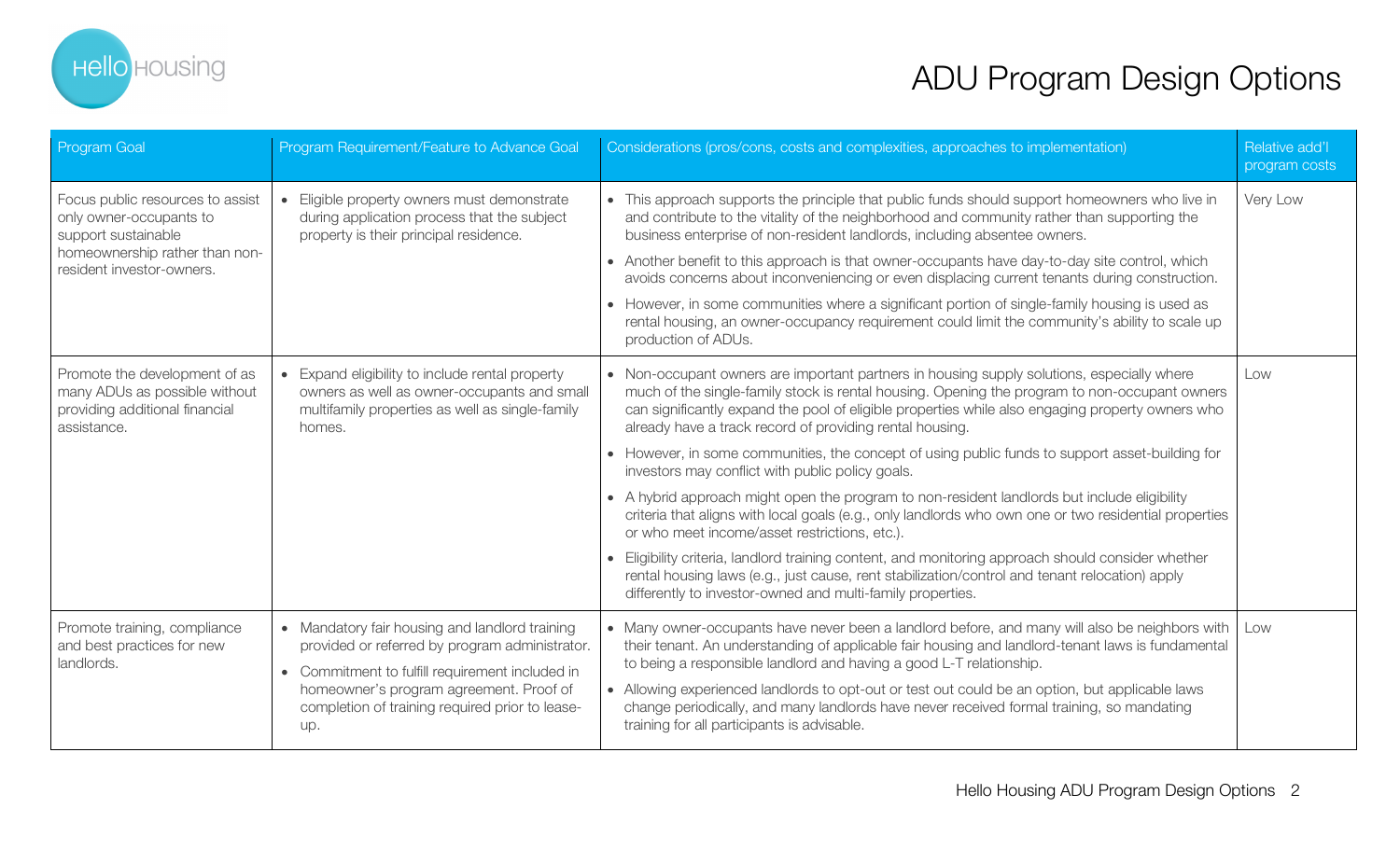

| Program Goal                                                                                                                                                                                     | Program Requirement/Feature to Advance Goal                                                                                                                                                                                                                                                                                                                                                                                                                                                 | Considerations (pros/cons, costs and complexities, approaches to implementation)                                                                                                                                                                                                                                                                                                                                                                                                                                                                                                                                                                                                                       | Relative add'l<br>program costs         |
|--------------------------------------------------------------------------------------------------------------------------------------------------------------------------------------------------|---------------------------------------------------------------------------------------------------------------------------------------------------------------------------------------------------------------------------------------------------------------------------------------------------------------------------------------------------------------------------------------------------------------------------------------------------------------------------------------------|--------------------------------------------------------------------------------------------------------------------------------------------------------------------------------------------------------------------------------------------------------------------------------------------------------------------------------------------------------------------------------------------------------------------------------------------------------------------------------------------------------------------------------------------------------------------------------------------------------------------------------------------------------------------------------------------------------|-----------------------------------------|
| Advance the goals of transit-<br>oriented development: less<br>traffic congestion, shorter<br>commutes, fewer emissions<br>and less parking needed.                                              | • Include preference or requirement that the<br>subject property be located in a defined transit-<br>rich geographic area.                                                                                                                                                                                                                                                                                                                                                                  | • Concentrating the geographic distribution of projects may result in some program<br>efficiencies (less travel for project manager, ability to bundle smaller projects for a<br>builder).<br>• Proximity to transit eliminates parking requirements under state law, which makes more<br>projects feasible.<br>• A possible con is that geographic targeting does not advance the goal of sprinkling<br>new units throughout the City.                                                                                                                                                                                                                                                                | Low                                     |
| Ensure that the applicant pool<br>is diverse and that as many<br>homeowners as possible hear<br>about the program, especially<br>those facing disparate barriers<br>to affordable homeownership. | Equity-Centered Marketing Plan that considers<br>language access, targeted outreach to hard-to-<br>reach communities, and coordination with<br>trusted community leaders and organizations.<br>• Application should include demographic info,<br>such as race/ethnicity and languages spoken.<br>Periodic review of applicant demographics helps<br>assess whether outreach is effective at reaching<br>a diverse applicant pool or must be modified to<br>achieve more equitable outcomes. | • Equity-centered outreach is important to reach eligible property owners who are least<br>likely to hear about or apply for housing programs, who face disproportionate barriers<br>to affordable homeownership, and/or who experience disproportionate displacement<br>pressures.<br>• The Plan should be paired with adequate marketing resources, which can be achieved<br>by either allocating additional resources to reach underserved households or prioritizing<br>marketing funds for equity-centered strategies. Translation and interpretation to fully<br>realize language access goals may require significant resources, depending on the<br>number of languages desired to be covered. | Low                                     |
| New units used as long-term<br>housing.                                                                                                                                                          | • Must be tenant's primary residence during<br>performance period.<br>• Homeowner must provide initial lease with<br>possible annual monitoring to ensure unit<br>continues to be occupied by a tenant.                                                                                                                                                                                                                                                                                     | • If the program is not providing financial assistance, consider limiting the period of this<br>requirement due to monitoring/enforcement burden and the deterrent effect of long-<br>term restrictions on homeowner participation.                                                                                                                                                                                                                                                                                                                                                                                                                                                                    | Low to Medium<br>(depending on<br>term) |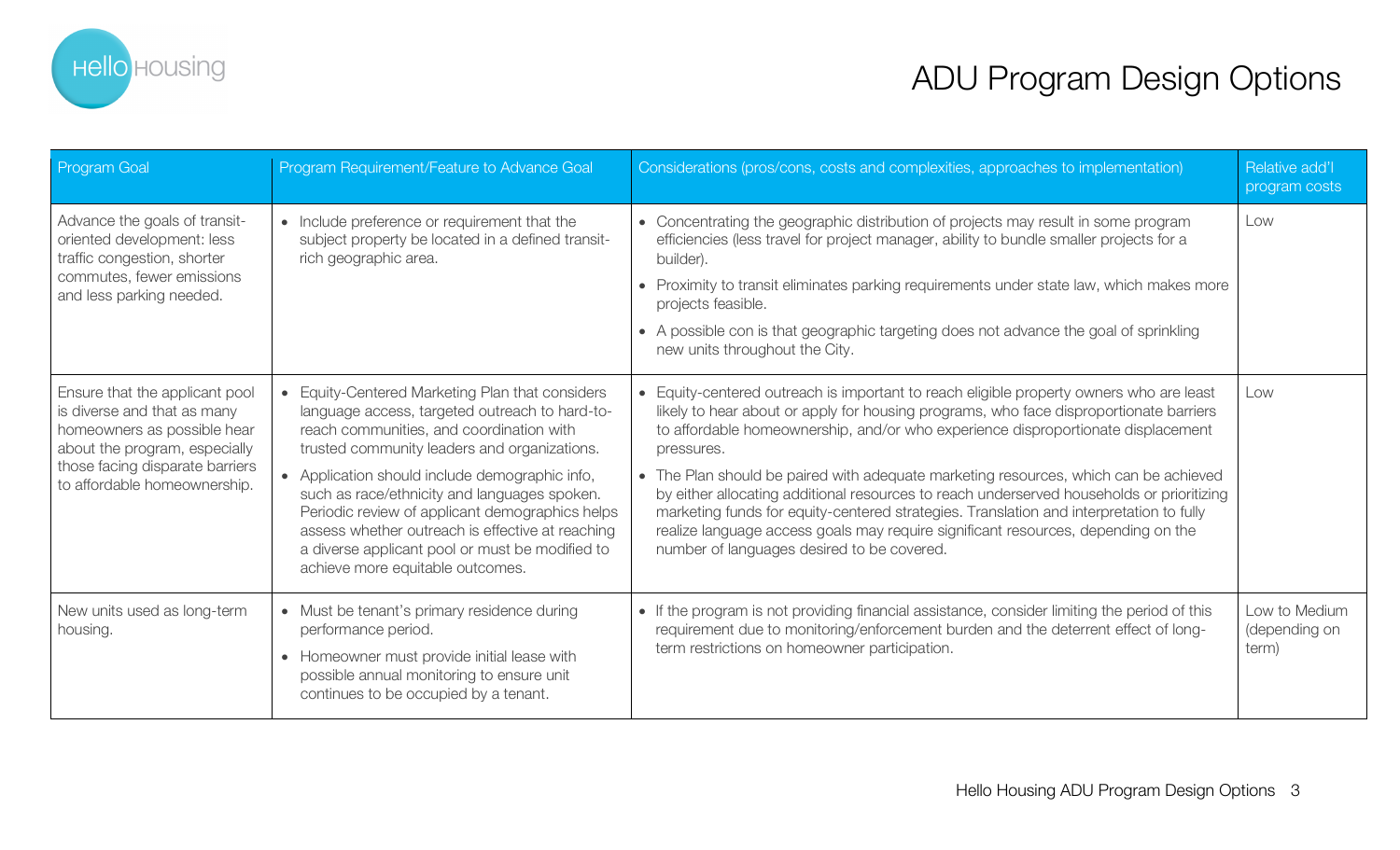

| <b>Program Goal</b>                                                                                                                                                                                                                         | Program Requirement/Feature to Advance Goal                                                                                                                                                                                                                                                                                  | Considerations (pros/cons, costs and complexities, approaches to implementation)                                                                                                                                                                                                                                                                                                                                                                                                                                                                                                                                                                                         | Relative add'l<br>program costs                                                                    |
|---------------------------------------------------------------------------------------------------------------------------------------------------------------------------------------------------------------------------------------------|------------------------------------------------------------------------------------------------------------------------------------------------------------------------------------------------------------------------------------------------------------------------------------------------------------------------------|--------------------------------------------------------------------------------------------------------------------------------------------------------------------------------------------------------------------------------------------------------------------------------------------------------------------------------------------------------------------------------------------------------------------------------------------------------------------------------------------------------------------------------------------------------------------------------------------------------------------------------------------------------------------------|----------------------------------------------------------------------------------------------------|
| Create new housing units<br>affordable to lower-income<br>tenants.                                                                                                                                                                          | • Rent restrictions for a designated period of time.<br>• Owner should submit initial leases and any<br>renewals or amendments during the<br>performance period. New tenants should be<br>notified of their right to a capped rent.                                                                                          | • Rent restrictions (e.g., a rent cap tied to AMI or annual increases limited by % or CPI)<br>are relatively easy to implement but require homeowner buy-in and monitoring.<br>• The homeowner agrees to the restriction when they sign their participation agreement<br>and provides the lease to demonstrate compliance. The tenant receives notice of the<br>restriction and their right to a capped rent.<br>• Limiting rent restrictions to a discrete period of time is important for homeowner<br>engagement and should be commensurate with the incentive provided by the<br>program (the higher the value of the incentive, the longer the restriction period). | Medium                                                                                             |
| Support homeowners from<br>groups that face<br>disproportionate barriers to<br>homeownership and asset-<br>building.                                                                                                                        | • Fair housing law prohibits preference or selection<br>based on protected class status.<br>• Preferences based on LMI census tracts and/or<br>individual household income can expand access<br>for underrepresented groups but should be<br>coupled with additional financial assistance to<br>significantly expand access. | • Without additional financial assistance, the program serves homeowners who have<br>access to financing to design and build an ADU. Restricting income eligibility without<br>offering financial assistance likely results in an infeasibly small applicant pool.<br>• Geographic preferences or limitations add little administrative burden (and may result<br>in project coordination efficiencies!) but income-qualifying homeowners adds program<br>costs and increases timelines.                                                                                                                                                                                 | Medium to Very<br>High (depending<br>on whether<br>companion<br>financing<br>required)             |
| Support existing public<br>programs or critical workforce<br>by increasing housing options<br>for targeted groups (e.g.,<br>Housing Choice Voucher<br>tenants, Regional Center<br>clients, educators, city<br>employees, first responders). | • Limit eligibility to targeted group of tenants.<br>• Establish partnerships to ensure large enough<br>eligible tenant pool (e.g., with Housing Authority,<br>School District, Regional Center, etc.).<br>Compliance with occupancy restrictions<br>$\bullet$<br>evidenced by documentation at lease-up.                    | • Any occupancy restrictions will trigger concerns from homeowners who want to freely<br>select their tenant. Some concerns can be addressed through homeowner education<br>(e.g., about the Housing Choice Voucher program) or by ensuring a robust pool of<br>eligible tenants to choose from (e.g., a partnership with a school district for educator<br>housing).<br>• HUD "fair market rents" are well below actual market rents in many markets. An ADU<br>program for Housing Choice Voucher tenants may also need to provide companion<br>financial assistance to ensure that homeowners have the financial means to service<br>their debt.                      | Medium to Very<br>High (depending<br>on term and<br>whether<br>companion<br>financing<br>required) |